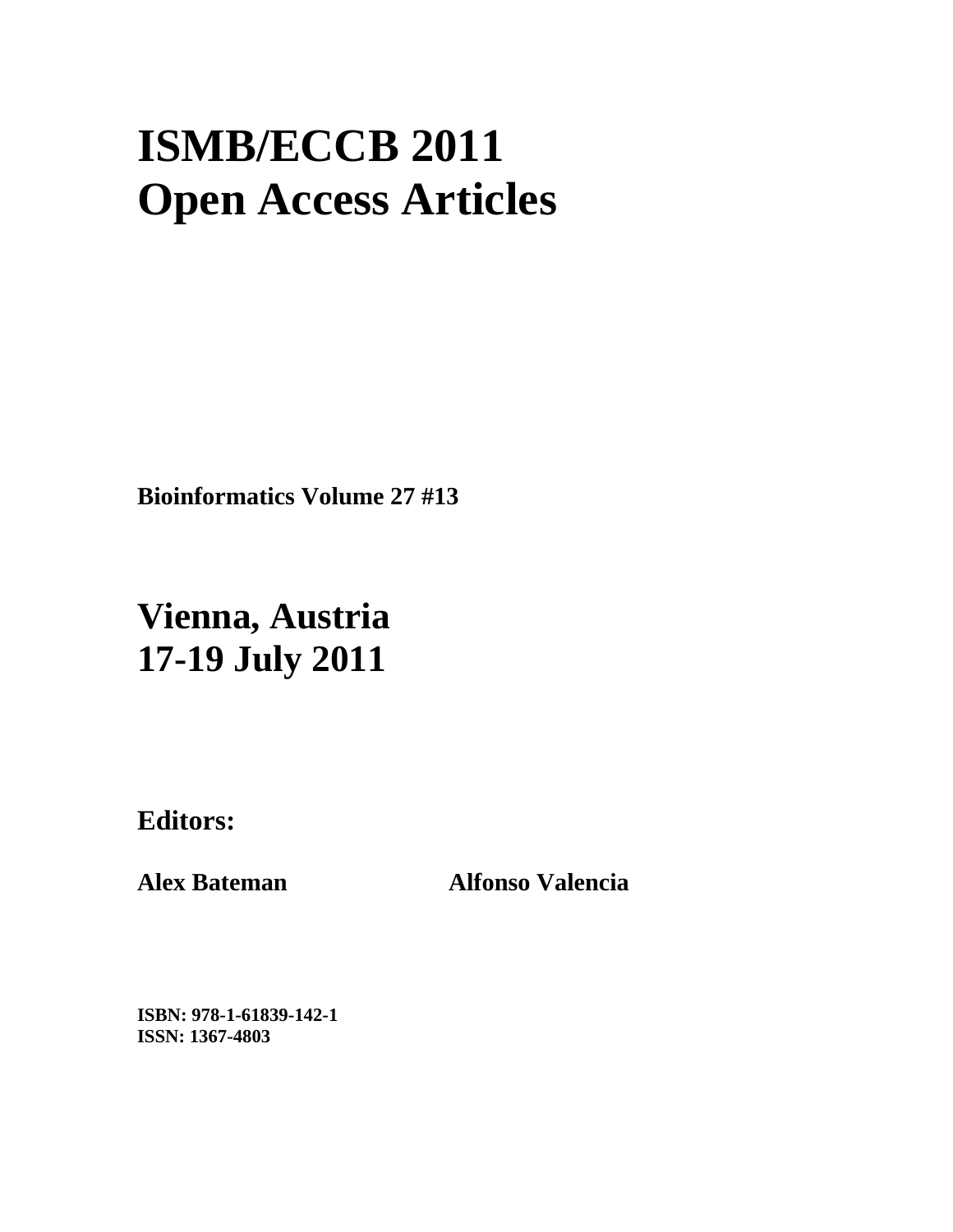**Printed from e-media with permission by:** 

Curran Associates, Inc. 57 Morehouse Lane Red Hook, NY 12571



**Some format issues inherent in the e-media version may also appear in this print version.** 

Copyright© (2011) by Oxford University Press All rights reserved.

Printed by Curran Associates, Inc. (2011)

For permission requests, please contact Oxford University Press at the address below.

Oxford University Press 2001 Evans Road Cary, North Carolina 27513

Phone: (919) 677-0977 Fax: (919) 677-1714

jnlorders@oup-usa.org

#### **Additional copies of this publication are available from:**

Curran Associates, Inc. 57 Morehouse Lane Red Hook, NY 12571 USA Phone: 845-758-0400 Fax: 845-758-2634 Email: curran@proceedings.com Web: www.proceedings.com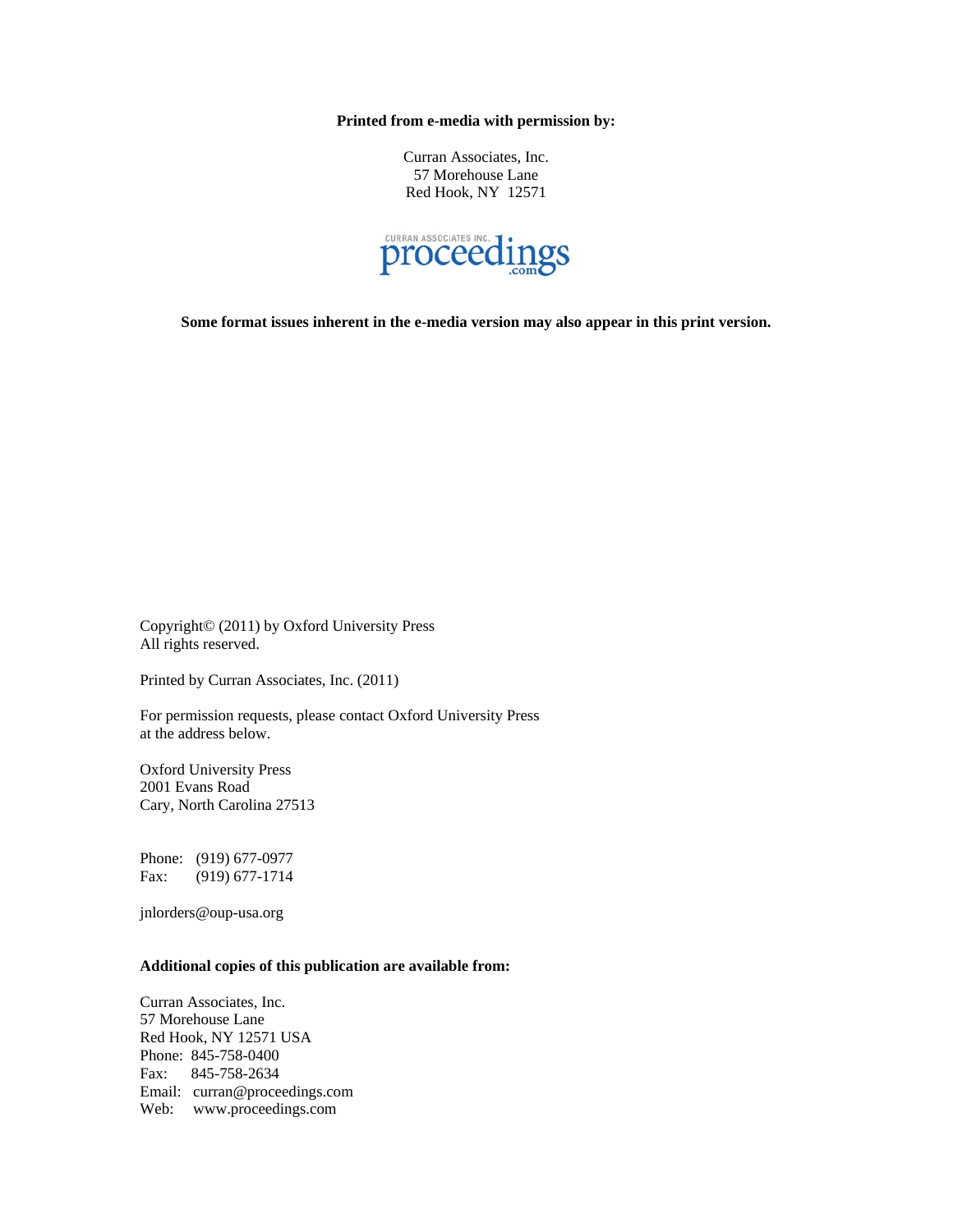# **TABLE OF CONTENTS**

#### **PROTEIN STRUCTURE AND FUNCTION**

| D. C. Bauer, K. Willadsen, F. A. Buske, K.-A. Lê Cao, T. L. Bailey, G. Dellaire, M. Bodén     |  |
|-----------------------------------------------------------------------------------------------|--|
|                                                                                               |  |
| J. R. Hill. S. Kelm. J. Shi. C. M. Deane                                                      |  |
| M. J. Mizianty, L. Kurgan                                                                     |  |
|                                                                                               |  |
| C. W. O'Donnell, J. Waldispühl, M. Lis, R. Halfmann, S. Devadas, S. Lindquist, B. Berger      |  |
| Piecewise Linear Approximation of Protein Structures Using the Principle of Minimum Message   |  |
|                                                                                               |  |
| A. S. Konagurthu, L. Allison, P. J. Stuckey, A. M. Lesk                                       |  |
| <b>QAARM: Quasi-anharmonic Autoregressive Model Reveals Molecular Recognition Pathways in</b> |  |
|                                                                                               |  |
| A. J. Savol, V. M. Burger, P. K. Agarwal, A. Ramanathan, C. S. Chennubhotla                   |  |
|                                                                                               |  |
| S. Shivashankar, S. Srivathsan, B. Ravindran, A. V. Tendulkar                                 |  |
| M. Xu, M. Beck, F. Alber                                                                      |  |

#### **SEQUENCE ANALYSIS**

| A. Altmann, P. Weber, C. Quast, M. Rex-Haffner, E. B. Binder, B. Müller-Myhsok                         |  |
|--------------------------------------------------------------------------------------------------------|--|
| <b>IPknot: Fast and Accurate Prediction of RNA Secondary Structures with Pseudoknots Using Integer</b> |  |
|                                                                                                        |  |
| K. Sato, Y. Kato, M. Hamada, T. Akutsu, K. Asai                                                        |  |
|                                                                                                        |  |
| Y. Peng, H. C. M. Leung, S. M. Yiu, F. Y. L. Chin                                                      |  |
| A Conditional Random Fields Method for RNA Sequence-structure Relationship Modeling and                |  |
|                                                                                                        |  |
| Z. Wang, J. Xu                                                                                         |  |

#### **TEXT MINING**

| Y. Tsuruoka, M. Miwa, K. Hamamoto, J. Tsujii, S. Ananiadou |  |
|------------------------------------------------------------|--|
|                                                            |  |
| S. Bhattacharya, V. Ha-Thuc, P. Srinivasan                 |  |

#### **SEQUENCE ANALYSIS**

| C. Höner zu Siederdissen, S. H. Bernhart, P. F. Stadler, I. L. Hofacker |  |
|-------------------------------------------------------------------------|--|
|                                                                         |  |
| P. Medvedev, E. Scott, B. Kakaradov, P. Pevzner                         |  |

#### **PROTEIN INTERACTIONS AND MOLECULAR NETWORKS**

**Generative Probabilistic Models for Protein–Protein Interaction Networks—The Biclique Perspective**.................. 143 *R. Schweiger, M. Linial, N. Linial*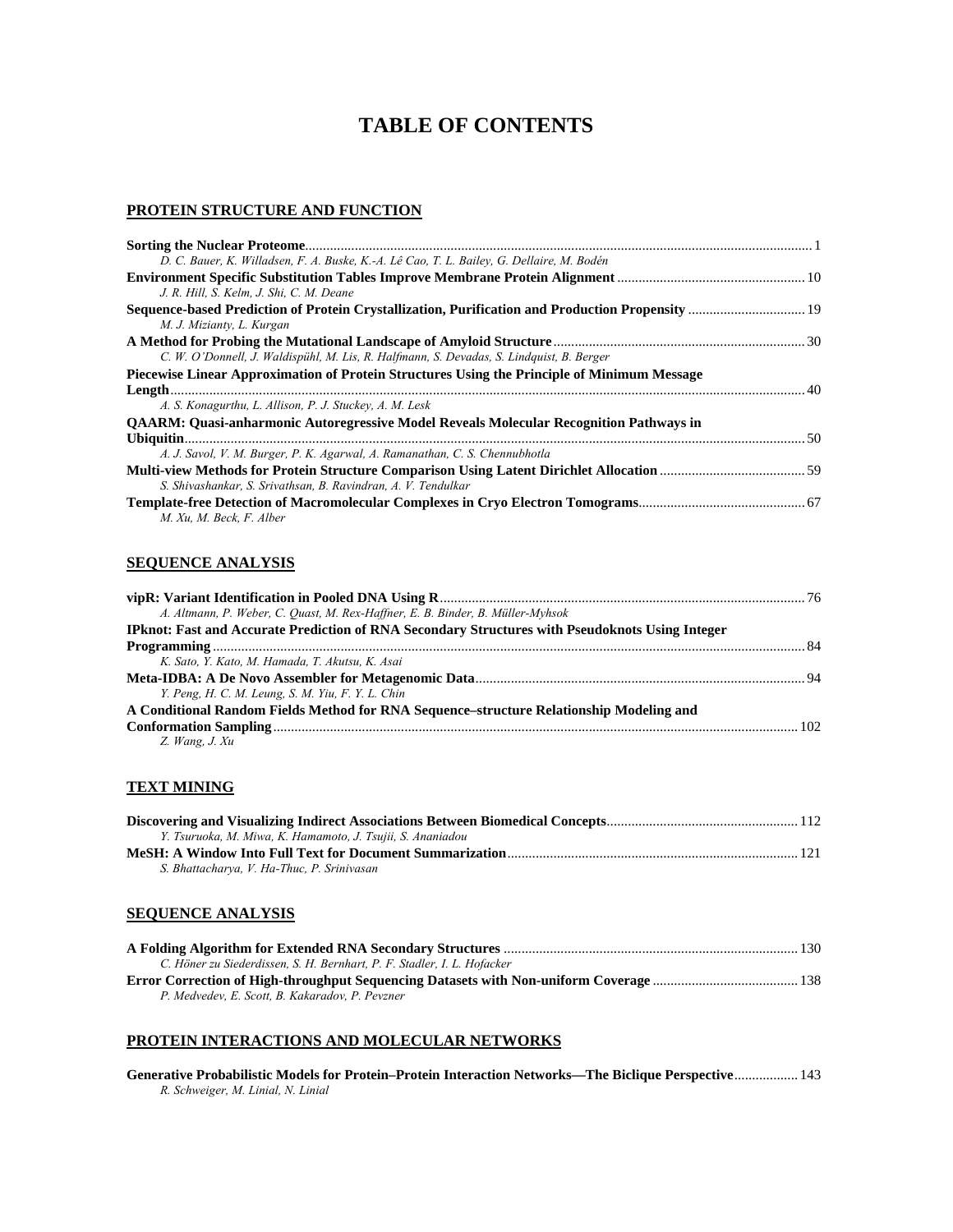| G. Gülsov, T. Kahveci                                                                                                              |  |
|------------------------------------------------------------------------------------------------------------------------------------|--|
| Construction of Co-complex Score Matrix for Protein Complex Prediction from AP-MS Data 162                                         |  |
| Z. Xie, C. K. Kwoh, X.-L. Li. M. Wu<br>Uncover Disease Genes by Maximizing Information Flow in the Phenome–interactome Network 171 |  |
| Y. Chen, T. Jiang, R. Jiang                                                                                                        |  |
| <b>Physical Module Networks: An Integrative Approach for Reconstructing Transcription Regulation  181</b>                          |  |
| N. Novershtern, A. Regev, N. Friedman                                                                                              |  |
| S. Berthoumieux, M. Brilli, H. De Jong, D. Kahn, E. Cinquemani                                                                     |  |
| <b>TREEGL: Reverse Engineering Tree-evolving Gene Networks Underlying Developing Biological</b>                                    |  |
|                                                                                                                                    |  |
| A. P. Parikh, W. Wu, R. E. Curtis, E. P. Xing                                                                                      |  |
| P. Dao, K. Wang, C. Collins, M. Ester, A. Lapuk, S. C. Sahinalp                                                                    |  |

#### **DISEASE MODELS AND EPIDEMIOLOGY**

| T. Kam-Thong, B. Pütz, N. Karbalai, B. Müller-Myhsok, K. Borgwardt                         |  |
|--------------------------------------------------------------------------------------------|--|
| Detecting Epistatic Effects in Association Studies at a Genomic Level Based on an Ensemble |  |
|                                                                                            |  |
| J. Li. B. Horstman. Y. Chen                                                                |  |

#### **MASS SPECTROMETRY AND PROTEOMICS**

| <b>Efficient Spatial Segmentation of Large Imaging Mass Spectrometry Datasets with Spatially Aware</b> |  |
|--------------------------------------------------------------------------------------------------------|--|
|                                                                                                        |  |
| T. Alexandrov, J. H. Kobarg                                                                            |  |

## **BIOIMAGING**

| H. Peng, F. Long, G. Myers |  |
|----------------------------|--|

## **EVOLUTION AND COMPARATIVE GENOMICS**

| C. Scornavacca, F. Zickmann, D. H. Huson                                                          |  |
|---------------------------------------------------------------------------------------------------|--|
|                                                                                                   |  |
| H. Gavranović, C. Chauve, J. Salse, E. Tannier                                                    |  |
|                                                                                                   |  |
| J. Sadri, A. B. Diallo, M. Blanchette                                                             |  |
| PhyloCSF: A Comparative Genomics Method to Distinguish Protein Coding and Non-coding Regions  280 |  |
| M. F. Lin, I. Jungreis, M. Kellis                                                                 |  |

#### **APPLIED BIOINFORMATICS**

| The Role of Proteosome-mediated Proteolysis in Modulating Potentially Harmful Transcription          |  |
|------------------------------------------------------------------------------------------------------|--|
|                                                                                                      |  |
| N. Bonzanni, N. Zhang, S. G. Oliver, J. Fisher                                                       |  |
| Mixed-model Coexpression: Calculating Gene Coexpression While Accounting for Expression              |  |
|                                                                                                      |  |
| N. A. Furlotte, H. M. Kang, C. Ye, E. Eskin                                                          |  |
| A Generalized Model for Multi-marker Analysis of Cell Cycle Progression in Synchrony Experiments 301 |  |
| M. B. Mayhew, J. W. Robinson, B. Jung, S. B. Haase, A. J. Hartemink                                  |  |
|                                                                                                      |  |
| S. Balzer, K. Malde, I. Jonassen                                                                     |  |